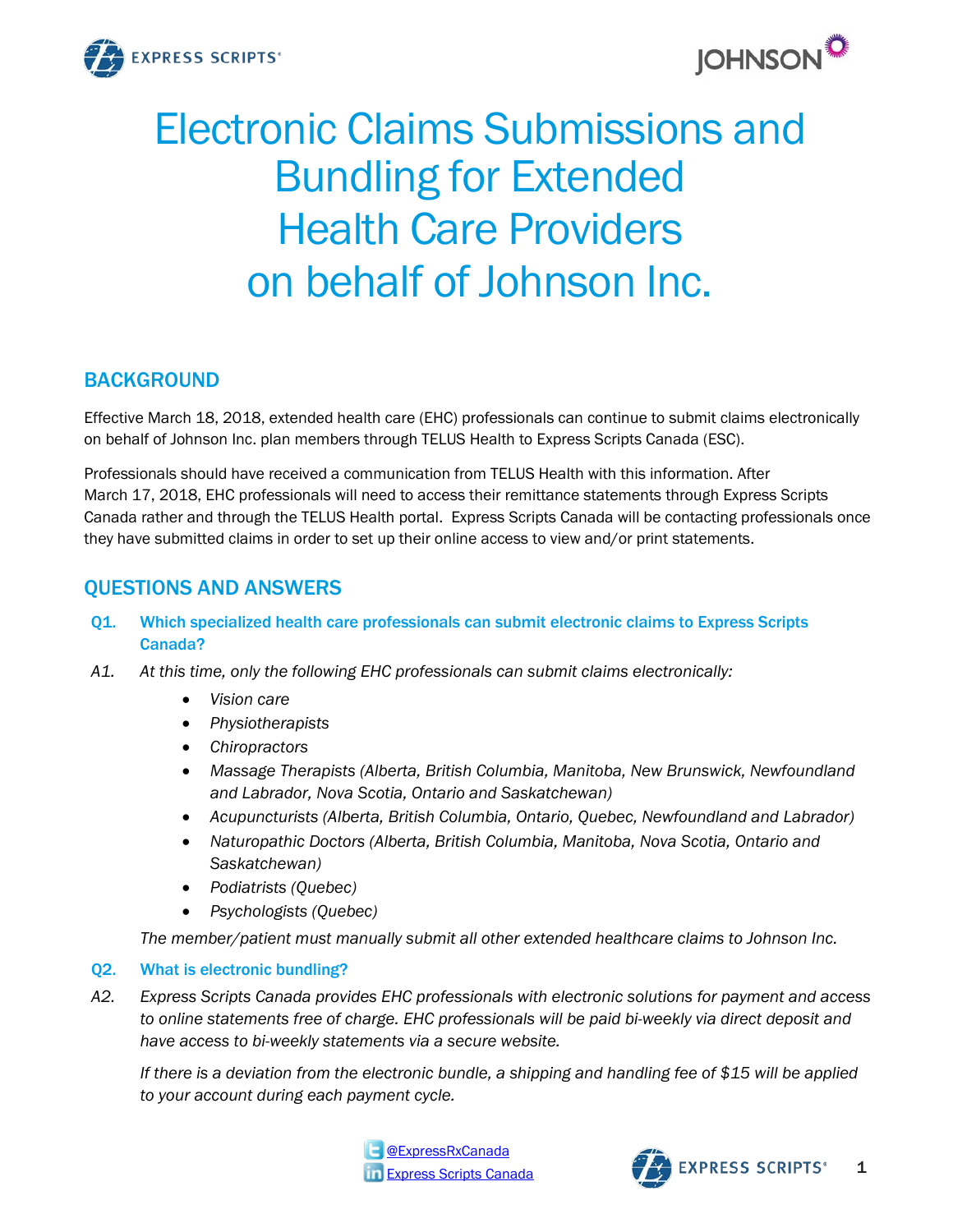#### Q3. How do I avoid the shipping and handling fees?

- *A3. In order to avoid shipping and handling fees, please enrol in direct deposit payments with TELUS Health (additional details can be found below in A4) and access your EHC remittance statements electronically via the secure website [escstatement.ca.](file://canada.root.corp/storage/TOR/Quality%20System%20Documentation/4%20-%20Controlled%20Forms%20&%20Documents/Marketing/Report%20Cover%20Sheet/English/No%20Cover/escstatement.ca) Your username and temporary password to access the website will be sent to you separately after your first claim has been submitted to Express Scripts Canada.*
- Q4. If I need assistance setting up my direct deposit information or electronic statements, who should I contact?
- *A4. For assistance, please contact the numbers below:*

*Direct Deposit Payments*: *Please contact the TELUS Health Support Team at 1-888-709-8759.*

- *Electronic Statements*: *Please contact the Express Scripts Canada Provider Call Centre at 1-800-563-3274, Monday to Friday from* 8 a.m. to 10 p.m. eastern time*. The Provider Call Centre is also open Saturdays, and Statutory Holidays from* 8 a.m. to 5 p.m. eastern time*.*
- Q5. What is the frequency of the payment?
- *A5. Payments are made twice a month (the 5th and the 20th of each month).*
- Q6. If I am receiving payments via direct deposit, how do I access my remittance statement?
- *A6. Statements can be accessed free of charge via the secure website, [escstatement.ca.](http://www.escstatement.ca/) If professionals wish to receive statements via mail, a shipping and handling fee of \$15 will be applied to your account during each payment cycle.*
- Q7. How do I view my ESC EHC remittance advice (statement) online?
- *A7. Once logged in, under the Search for Statements (left-hand side of the webpage), use the dropdown menu in the statement field, select ESC and specify the date range required by clicking on the calendar icon.*
- Q8. I have forgotten my username and/or password to access my electronic statements. What should I do?
- *A8. Once on [escstatement.ca,](http://www.escstatement.ca/) click either forgot username or forgot password and enter the same email address that was previously used to set up the account. Your username and/or password will be sent to that email address.*

*Tip: Your username is your provider number-office ID (ex: 123456789-1234).*

- Q9. Can I use the same email address for various usernames (accounts)?
- *A9. No. You must use a different email address for each username (account). This email address only serves as a point of contact when requesting to reset your password and to receive notifications when statements are available.*
- Q10. What happens if I want to view multiple professionals in one account?
- *A10. If you would like to group multiple professionals under one account, please fax the complete Extended Health Care Group User ID Request Form that is available on [express-scripts.ca.](http://www.express-scripts.ca/)*